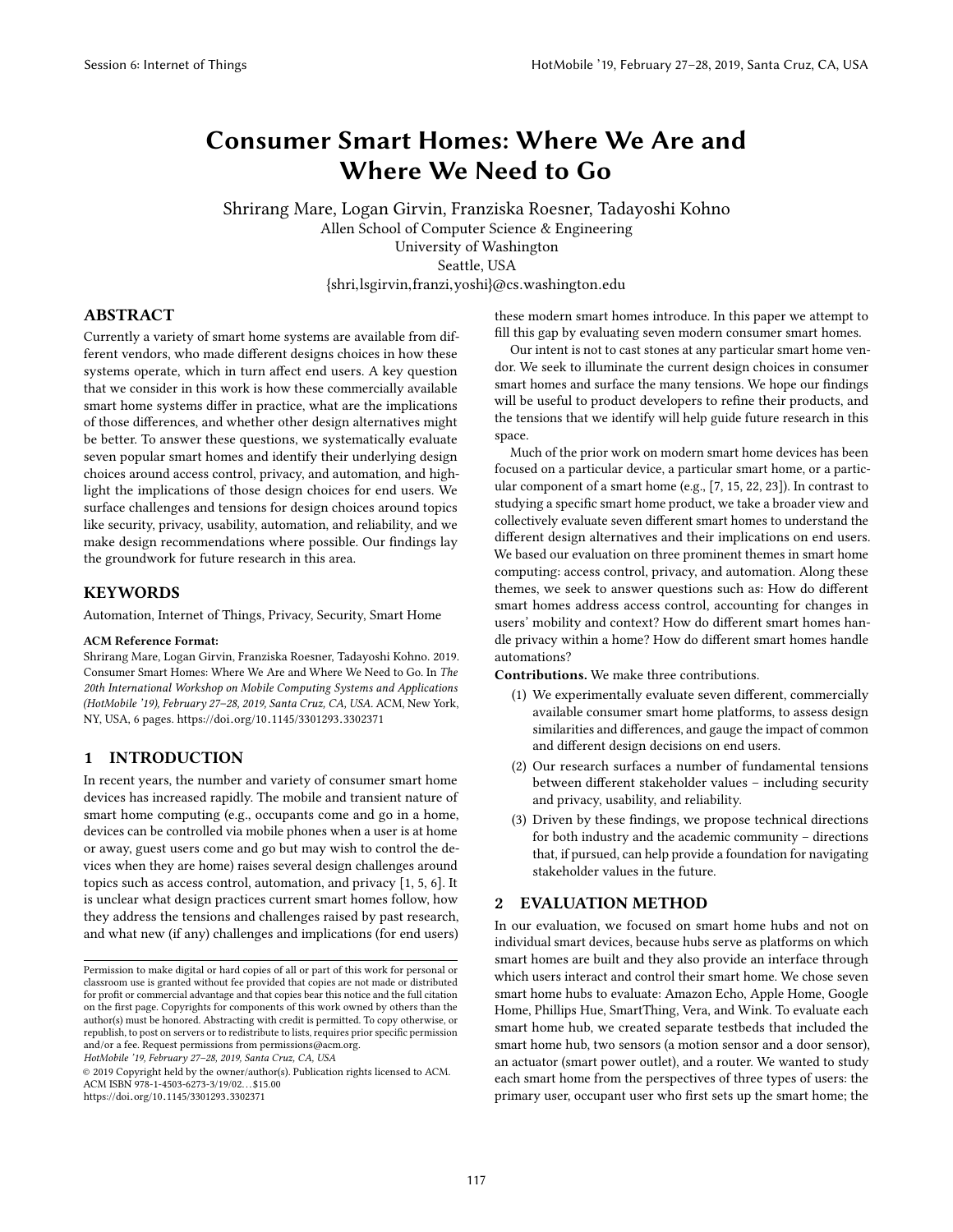secondary user, other occupant users of the smart home; and the guest user, non-occupant users who may visit the home just for a few hours or for days. So with each home, we set up three mobile phones, one for each type of user.

We evaluated the smart homes in a lab setting for a week as expert end users. Leveraging prior work on how end users use smart homes [\[22\]](#page-5-6), we systematically designed our evaluation to mimic the different stages of smart home usage, and we created a rubric with instructions for each stage. Specifically, the rubric included instructions for setting up smart home hub, adding and removing devices, adding and removing users, editing the home configuration (e.g., automations to create), and finally, dismantling the home. The rubric also included instructions to evaluate access control mechanisms, test automations, and observe privacy controls available to end users.

Using the rubric, one researcher conducted the experiments with all the seven smart homes, and took detailed notes on the output and state of each smart home during each step in the rubric. Two researchers analyzed these detailed notes to understand the design choices and mechanisms around access control, privacy, and automation in each of the smart homes. We conducted our experiments in May 2017 and again in September 2018 to check whether our initial findings were still valid after one year (we found they were).

Threat model. Any malicious actor in the smart home ecosystem may pose a threat to a smart home user's security, privacy, or safety. For example, a malicious device manufacturer or a malicious smart home app may monitor or control a smart home without the smart home user's consent, or in a multi-occupant home a malicious occupant may spy on other occupants. Some actors outside the smart home ecosystem (e.g., neighbors, guests, remote online adversary) may also compromise a smart home by gaining physical access or remote access to one or more devices in the smart home. In this paper we mainly focus on the security and privacy threats from a malicious smart home occupant to other occupants and guests in the smart home.

# 3 FINDINGS

We group our findings into the three main themes in smart home computing: access control, privacy, and automation. Table [1](#page-2-0) gives a visual summary of our findings.

# 3.1 Access Control in Smart Homes

Access control is fundamental to any multi-user OS or platform, including smart homes, and so we studied how different smart homes handle access control. Overall, we found that different smart homes have different access control models, which they use to control occupants' access to different types of data and resources in the home; some smart homes attempt to improve usability by offering multiple interfaces to control devices, but this feature can undermine access control in the smart home.

Different access levels. One prominent difference in the smart homes we studied is the types of users (and the granularity of access controls) that they support. For example, on one end of this spectrum is SmartThings, which supports only one type of user as it treats all users in a home equally, giving them the same level

of access and the same view of the smart home, and on the other end is Vera, which supports four types of users, each with varying levels of access: *administrator* (owner privilege), *advance* (administrator user privileges but cannot add/remove users), *basic* (advance user privileges but cannot add/remove automations or scenes), and *notification-only* (can only view notifications). The other smart homes we studied fall somewhere on this spectrum. Wink and Apple Home have two levels of access: *primary user* (who has owner privileges) and *secondary user* (who, by default, can operate devices but cannot add or remove devices or users). Furthermore, in Apple Home and Wink, the primary user can increase the privileges of a secondary user, allowing that user to manage devices and users. Amazon Echo, Google Home, and Philips Hue do not support multiple users. Thus, different smart homes have different approaches for access control.

Different use of access policies. Smart homes use policies to control access to use (or operate) devices, add or remove users and devices, organize devices in scenes or rooms, and add or remove automations. Generally, in all smart homes, the primary user has the highest (owner) privileges, but the privileges of the secondary user differ among smart homes. In Vera and Wink, the secondary user cannot add or remove other users but can add or remove devices and create automations. In SmartThings all users have the same privileges.

Risk of undermining access policies. To improve usability and reliability, some smart devices can be configured such that they can be controlled via multiple interfaces. For example, an outdoor smart camera can be integrated with a voice assistant like Amazon Echo, such that it can be controlled through the smart home hub (the default interface) as well as through the voice assistant (an alternate interface). However, alternate interfaces can undermine a device's access control policy (set by the user) if the alternate interface cannot enforce access control. For instance, in the previous example, if the voice assistant cannot recognize the user issuing voice commands, anyone near the voice assistant can control the outdoor camera, irrespective of the access control policies set for the camera.

Guest access. The transient nature of guests presents a unique access control challenge in smart homes – how to easily grant and control access for guests? As shown in Table [1,](#page-2-0) different smart homes have different strategies for guest users. In Wink and Apple Home, a guest user can be given access to *certain* devices, whereas in Vera, a guest user can be given *limited* access to *all* the devices. In Apple Home, guest access can be restricted (based on location) to only when the guest is at home. In the other smart homes we tested, once a guest is given access to a smart home device, the guest can control the device remotely and retains access until it is revoked. This approach of managing guest access (where the owner has to grant explicit access and then revoke it) is burdensome for smart home users.

# 3.2 Privacy

We consider threat to occupants' privacy from external entities and from other occupants in the home.

Privacy from external entities: lack of transparency. A smart home *continuously* collects data about *all* its occupants when they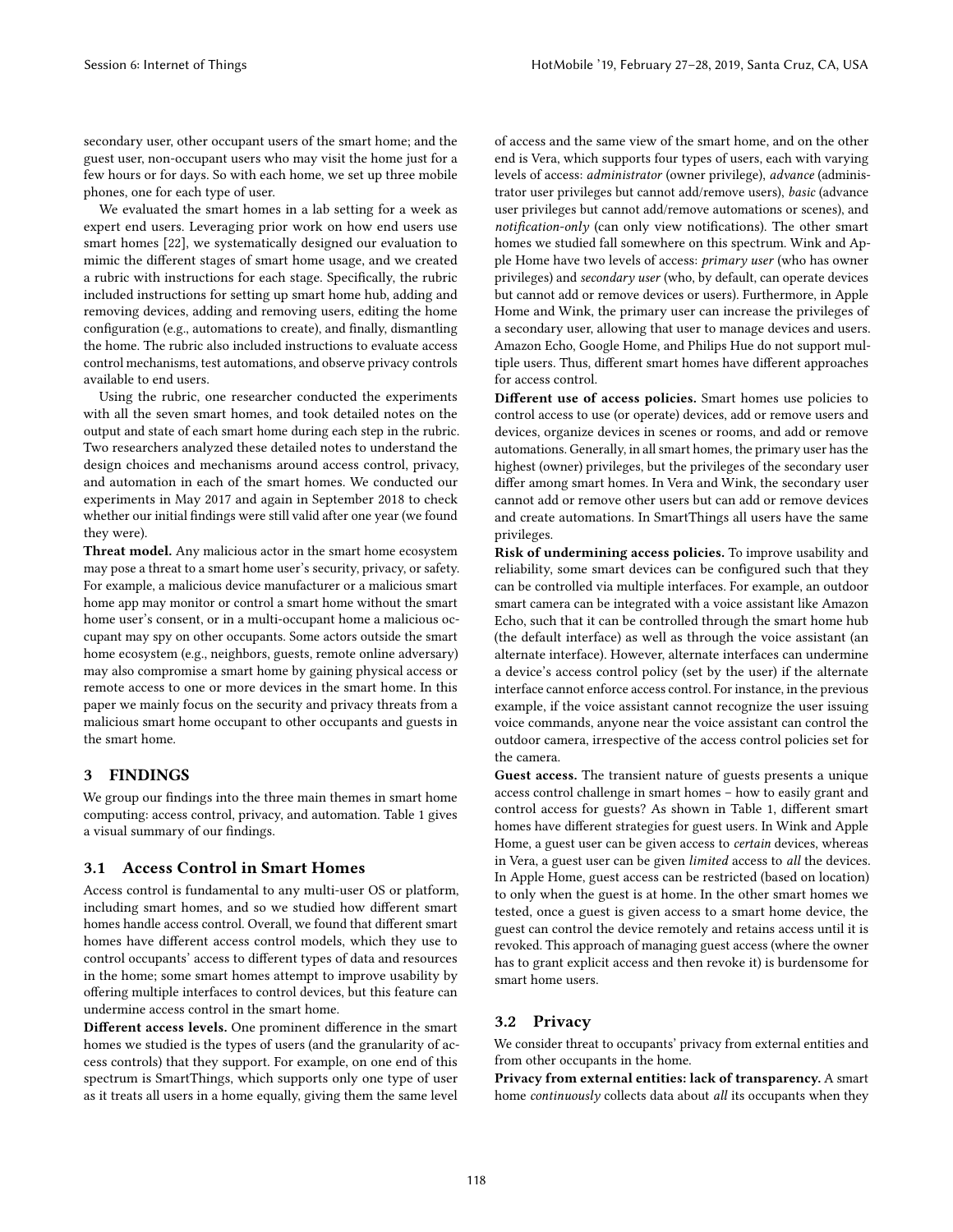<span id="page-2-0"></span>

| Property                       | Ref.               | <b>SmartThing</b> | Wink            | Apple<br>Home   | Vera            | <b>Phillips</b><br>Hue | Amazon<br>Echo | Google<br>Home |
|--------------------------------|--------------------|-------------------|-----------------|-----------------|-----------------|------------------------|----------------|----------------|
| Hub category                   |                    | Multi<br>vendor   | Multi<br>vendor | Multi<br>vendor | Multi<br>vendor | Single<br>vendor       | Cloud<br>only  | Cloud<br>only  |
| Supports multiple users        | [18, 24]           |                   |                 |                 |                 |                        | O              | O              |
| Access control                 |                    |                   |                 |                 |                 |                        |                |                |
| Number of user types           |                    | 2                 | 2               | 2               | 4               | 1                      | 1              | 1              |
| Supports guest mode            | $\lceil 10 \rceil$ | ∩                 | Ω               |                 | Ω               | ∩                      | ( )            | ( )            |
| Supports device level access   | $[12]$             | O                 |                 | Ω               | Ω               | ∩                      | ∩              | ∩              |
| Time-based policies            | $[12]$             | O                 | O               | Ο               | O               | ∩                      | ∩              | ∩              |
| Location-based policies        | $[3]$              | $\circ$           | O               |                 | $\bigcirc$      | $\circ$                | $\bigcirc$     | О              |
| Privacy                        |                    |                   |                 |                 |                 |                        |                |                |
| Detects user presence          |                    |                   |                 |                 |                 | О                      | N/A            | N/A            |
| User owns the data             | $[17]$             | Unclear           | Unclear         |                 | Unclear         | Unclear                | Unclear        |                |
| User can delete data           | [14, 17]           | Unclear           | Unclear         |                 | Unclear         | Unclear                |                |                |
| Data shared between users      | [4, 19]            | All               | Some            | None            | Some            | None                   | N/A            | N/A            |
| Location where data is stored  | $[9]$              | Cloud             | Cloud           | Cloud           | Cloud           | Cloud                  | Cloud          | Cloud          |
| Automation                     |                    |                   |                 |                 |                 |                        |                |                |
| Communication model            |                    | Mixed             | Mixed           | Mixed           | Mixed           | Mixed                  | Mixed          | Mixed          |
| Provides-test-environment      | [16, 23]           | O                 | O               | О               |                 | ∩                      | ◯              | ∩              |
| Sends device unavailable alert | $[5]$              | $\bigcirc$        | ◯               | $\circ$         | Ο               | $\bigcirc$             | Ω              | Ο              |
| Network resilience             | [6]                |                   |                 |                 |                 |                        |                |                |
| Local processing               |                    |                   |                 |                 |                 |                        | ◯              |                |
| Local control                  |                    | ∩                 |                 |                 |                 |                        | ∩              | ∩              |

Table 1: Smart home comparison; *Refs.* column lists example prior work we used to derive the corresponding property.  $\bullet$  indicates the smart home supports the property;  $\circ$  indicates it does not.

are home, but also when they are away (through the smartphone app on their mobile phones). Data captured by smart homes can reveal occupants' daily activities and potentially sensitive information about the occupants. We found significant differences in vendors' approaches in handling users' smart home data. As shown in Table [1,](#page-2-0) Apple Home and Google Home clearly state that data ownership is with users, and they offer users an option to delete their data, but with the other smart homes data ownership policies are unclear.

Data sharing between users. The smart homes we evaluated share three types of data between users: user's *location*, captured through the user's smartphone app (if enabled by the user); *automations* created by the user; and *device activity* log. For these data types, different smart homes offer sharing preferences. In Smart-Things everything (*location, automations, and device activity*) is shared with all users; in Vera *automation and device activity* are shared with all users; in Wink only *device activity* is shared; and in Apple Home only *automations* are shared between users (and users can edit each others automations). Furthermore, in Vera, users can see other users' *automation*, but the details vary depending on the user's access level.

Side-channel privacy leaks. Device activity log can reveal a user's habits and behavior that the other users in the home may not otherwise notice. A smart home's decision on whether to share this information readily between users determines how easy (or difficult) it will be for a malicious user to track another user, and this, in turn, may influence how people use smart homes. Without easy access to this information through a smart home, spying on other users requires intent, skill, and effort; with smart home readily providing this information, spying on other users requires only intent. In addition to device activity logs, unintended private data sharing – privacy leaks – can happen in other ways. For example, in SmartThings, we found that a user can determine another user's presence at any arbitrary location by misusing the user-presence feature. SmartThings shows a user's presence (e.g., at home or away) based on the location of the user's phone and the hub's location. But any user in the home can change the hub's location to any location of interest to check whether other users are present at that location (e.g., is Bob really at work?).

#### 3.3 Automation

For smart homes to reliably execute automations, they have to be aware of the state of the devices in the home and they have to be resilient to network failures [\[5\]](#page-5-2).

Home state awareness. The communication model between the hub and the devices determine how quickly a hub would learn of any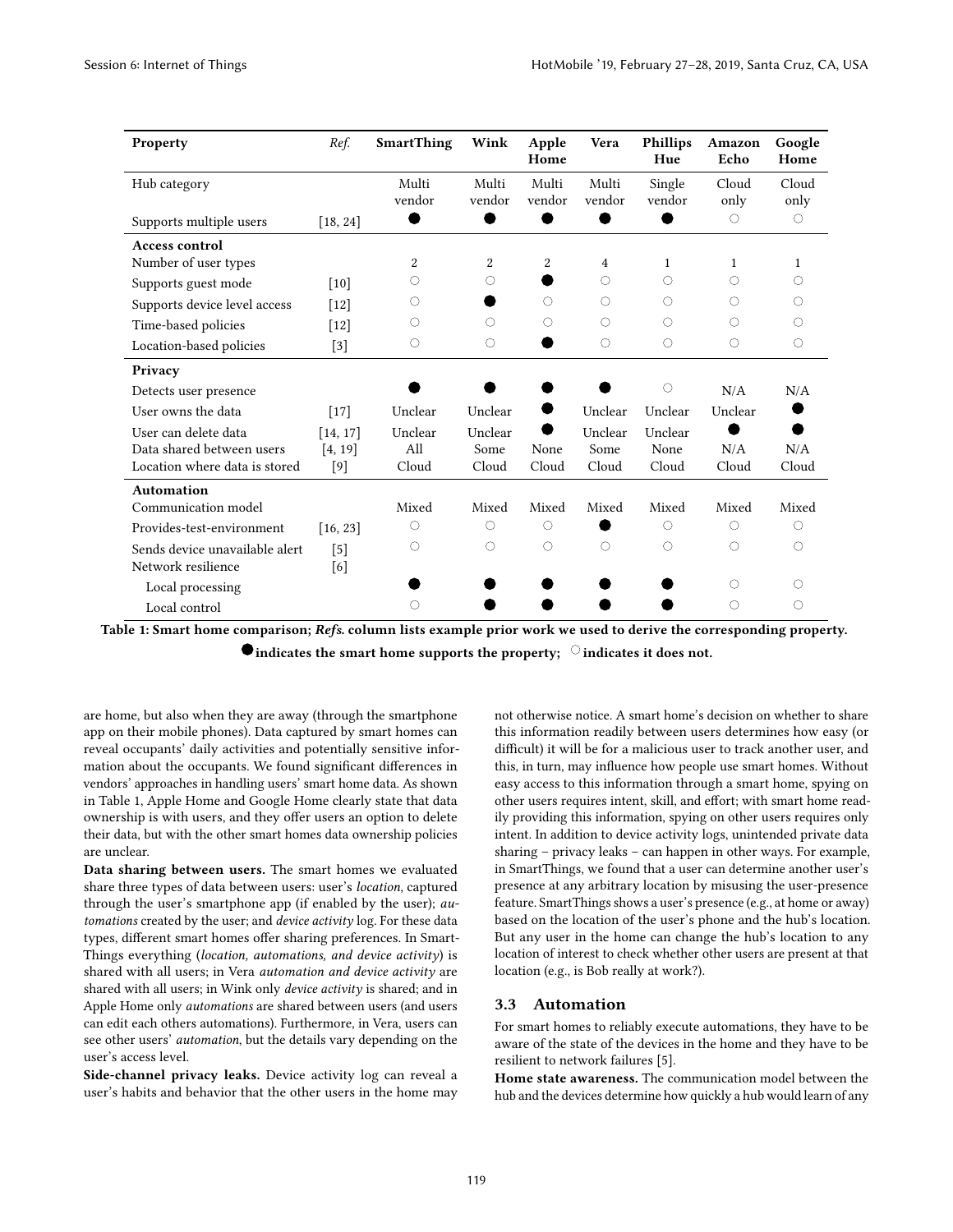change in its devices. We considered three communication models: *pull* (hub periodically polls devices for their status), *push* (devices push their status when there is a change), and *mixed* (combination of push and pull). An aggressive polling approach can capture changes in device status quickly, but this approach is expensive in terms of energy, especially if we expect the battery operated smart devices to last for years. A push model is energy efficient but may lead to an inconsistent view of a home if there are network errors and the delivery of certain push messages fails. A mixed model can leverage the energy efficiency of the push model while using a relaxed pull strategy to maintain a consistent view of the home over time. We found that all smart homes have converged to the mixed communication model.

Network resilience. Much of a smart home's utility is due to it being connected to the internet, but network outages do occur, and therefore, a smart home should be resilient to network failures. We argue that in the event of a network outage smart homes should provide a minimum level of service, which includes supporting devices and services necessary to keep the home in a safe state. For instance, even in the event of a network outage, occupants should be able to turn on smart lights, a smart thermostat should operate normally and not accidentally leave the home in an undesired state – as it happened during the recent outage due to the widespread DDoS attack [\[20\]](#page-5-19) – and smart door locks should still operate so people can enter or leave the home. We therefore tested smart homes for their support for *local processing*, i.e., whether the smart home can process automations and communicate with devices without internet access, and *local control*, i.e., whether a user can control the smart home without internet access. Overall, we found that smart homes are converging towards a local processing and local control design – a good design choice for a reliable smart home experience, even in the event of a network outage.

Broken automations. Automations can fail because of several reasons such as malfunction of the input (trigger) device, malfunction of the output (actuator) device, or a network failure. We tested how smart homes handle failures in automations due to the unavailability (malfunction) of the trigger device or the actuator device. Specifically, we investigated whether a smart home sends an alert to users when a device becomes unavailable, which is important because the failed device could be a trigger or an actuator for an important automation. In our experiments, none of the smart homes alerted their users if a device became unavailable (Table [1\)](#page-2-0). When a device was unavailable, the device appeared as "unavailable" or "inactive" on the status dashboard of all the smart homes, but users were not notified of the device failure or the affected automation. We also tested how smart homes report execution of an automation when the automation is triggered but the actuator device is unavailable to complete the automation. In Vera, if the actuator was not responsive, the automation status was shown as failed, but in SmartThings and Philips Hue the automation was shown (incorrectly) as successful. Apple Home did not show status or log of previously run automation, so users would not be aware of the failed automation.

## 4 DISCUSSION

Informed by our understanding of current smart homes, we surface the social implications of current smart homes around access control and privacy in a home, the usability challenges of automation, and the tension between current approaches to address interoperability and reliability in smart homes.

# 4.1 Access Control

If access control in a smart home is not designed carefully, it could give one occupant more control and power over the devices in the home, compared to other occupants, which could affect interpersonal relationship in the home [\[24\]](#page-5-9). This raises an important design question: Should all occupants have equal access to the smart home? In non-smart homes, Johnson and Stajano argue that access policies for devices generally follow what they call the 'Big Stick' principle, which states whoever has physical access to a device is allowed to control that device [\[10\]](#page-5-10). Extending this principle to smart homes implies that an occupant should have at least the *operate* level of access for the devices in the same room. But this principle may not always apply, e.g., parents may not want their kids to access the smart TV during study time [\[18\]](#page-5-8).

Tension: Current approaches to access control. The smart homes we tested used different access control models. SmartThings gave equal access privileges to all users, whereas Apple Home and Wink allowed for device-based access (i.e., primary user can grant other users access to certain devices). Vera provided more of a role-based access model, where the primary user defines roles for all other users, and access for each role is set by Vera. Between these two approaches (letting users decide for themselves vs. system enforcing equal access) it is not clear which one would be a better approach for a home setting. The equal-access-for-all approach (used by SmartThings) is simple and easy-to-understand for users, but does not support access control use cases like parental control or guest access, whereas the other approach (used by Apple Home, Vera, and Wink) supports some access control use cases but gives more power to the primary user.

Recommendation: Location-based access policy for guests. When a guest leaves, if their access is not revoked promptly, they can remotely access the devices in the home. The smart home owner may forget to promptly revoke a guest's access or may hesitate to do so, for fear that it might appear rude to remove access as soon as the guest leaves the home. If an owner does remember to revoke a guest's access, when the guest visits again, the guest would need to be granted access again. A location-based access policy, similar to what Apple Home provides, that leverages guests' mobile phone to determine their location could grant guests access to devices only when they are present in the home. Such context-based access control policy could simplify access control for guest users, by automatically limiting their access only when they are at home.

## 4.2 Privacy

The privacy implications of a smart home are not limited to the individuals who are registered users of the smart home but also extend to *all* the smart home occupants as well as *guests* that visit the home.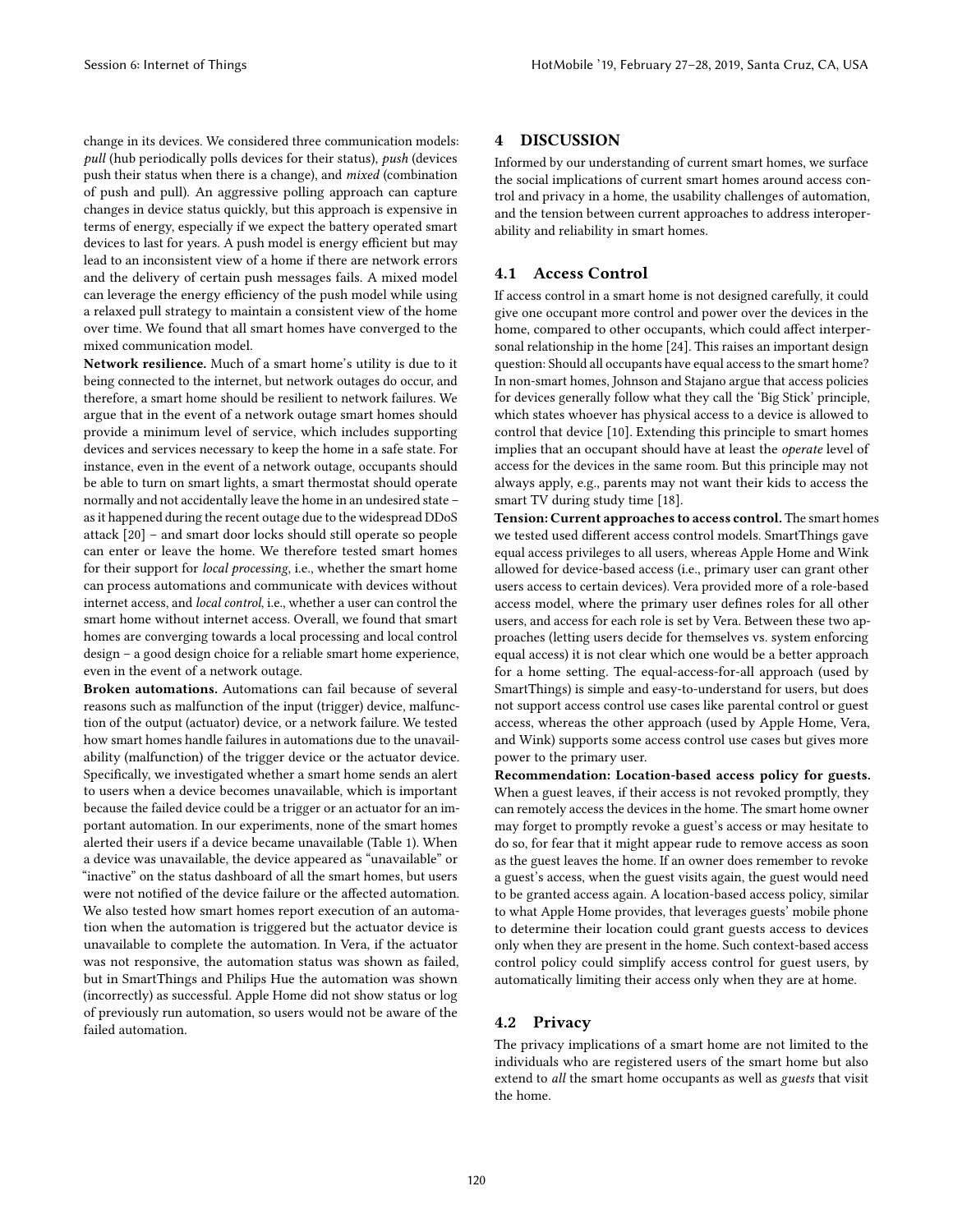Recommendation: Reduce privacy leaks via side-channels. In a smart home, data is shared between users, and depending on how it is shared, privacy leaks may happen. For instance, consider device activity logs, which can help users understand their own behavioral patterns. If, however, the device activity log reveals device usage pattern of a particular user, that user could feel being watched. For example, in a shared smart home apartment, roommates may prefer if their trips to bathroom were not logged. Such privacy risks can be reduced by anonymizing device activity logs, storing activity logs only for a short period of time, or maybe for some devices the smart home could provide a "do not log" option.

Another example of privacy leak via side-channels is the misuse of the user-presence feature in SmarthThings. In our experiments, SmartThings shared users' presence status (determined by the location of the user's phone) in the home with other users. Some may find location sharing convenient to let their family know when they arrived home, or to create automations based on their location; others may see it as an invasion of privacy. There is a need to design a usable permission model for location sharing that gives users more control over who can access and use their location.

Tension: Guest privacy. We usually think about privacy of home occupants from visiting guests, but what about the privacy of guests from smart home occupants? Consider guests who are staying for a few days (or longer) while the smart home occupants are away on a vacation; or consider an Airbnb host who rents his/her smart home to visitors. In this case, should the smart home owner have remote access to the smart home while it is occupied by a guest? And, how should the smart home owner retain ownership privileges but without invading the guest's privacy? Disabling remote access to the smart home disables owner's remote access, but also disables the guest's remote access, which the guest may not want. So selectively disabling remote access for certain users may be desirable for such situations.

Tension: Utility vs. privacy with continuous sensing. Some smart devices, with their continuous sensing, can provide a lot of utility to users, but depending on where the data is stored, who has access to the data, and what that data is used for, there can be serious privacy implications for smart home occupants. For example, smart meters can provide users their detailed energy consumption and grid companies use this information to ultimately improve their service to the users, but this data can also be used to infer information about the appliances in the home and their use, and also users' activities in general. Smart assistants like the Amazon Echo or Google Home are always listening to readily respond to users' commands, and companies may store all the recorded audio to improve their service, but this data can also be used to infer information such as identifying the number of people in a room, guessing a user's mood (happy, stressed, depressed), or building a model of the user's speech; users of smart assistants may not be aware of these implications. And similarly, smart cameras (e.g., baby monitors, security cameras) record video and provide users with relevant notifications (e.g., baby woke up, a trespasser caught on camera), but companies may store the video, which can have serious privacy implications for the people captured in the videos. Some prior approaches to this problem span high-level privacy

guidelines for building ubiquitous systems [\[11\]](#page-5-20), privacy-aware architectures for building smart home apps [\[8\]](#page-5-21), and privacy-aware analysis algorithms [\[13\]](#page-5-22), but there is need for effective solutions to reduce this tension and for mechanisms that enable users to make informed trade-offs.

#### 4.3 Automations and Interoperability

When users create automations, they may not necessarily be aware of failure cases, particularly failure of the trigger device or the actuator device.

Recommendation: Ask for post-failure actions. When a user creates an automation, asking the user what the smart home should do when the automation fails may serve two goals: *i)* educating the user by informing that the automation could fail – something the user may not be aware of  $-$  and the system could offer some information on how that automation could fail; and *ii)* increasing user confidence in the smart home's reliability, by educating the user and giving her more control [\[23\]](#page-5-7).

Recommendation: Detect possible failures. To detect failures in an automation, a smart home should know the status of the input trigger device and of the output actuator device. In our tests, all the smart homes were aware of the status of all their devices. So, current smart homes could easily detect a device that becomes unavailable and identify the affected automations. However, identifying all the affected automations may not be trivial if there are automations that dependent on other automations. For example, if an automation, say Q, is dependent on the successful execution of another automation P, but if P's trigger device becomes unavailable and P fails, should the smart home also mark Q as a failed automations and run Q's post-failure action? The correct choice is not obvious. Thus, implementing failure detection and notification would require careful design.

Tension: Interoperability at the expense of reliability. Interoperability between smart home devices and smart home hubs is one of the main challenge for smart homes [\[6\]](#page-5-3). To deal with this challenge, some device vendors are choosing the cloud approach, where a device and the hub communicate through the cloud even when the device and the hub are on the same local network and could communicate directly (locally). This cloud approach allows vendors to make their devices compatible with different smart home hubs, available now and in near future, but this same approach also increases network dependency and introduces additional privacy concerns, as the smart home data may reside in multiple servers. Thus, although interoperability can be addressed by integrating in the cloud, this approach introduces new privacy risks and makes smart homes less resilient to network failures.

## 5 RELATED WORK

Much of the prior work on modern smart home devices has been focused on individual IoT devices or individual smart homes. For example, Yang et al. conducted a user-experience study with people living with Nest smart thermostat, and found that participants had difficulty understanding how the system worked, which lead to reduced interaction with the thermostat [\[23\]](#page-5-7). In 2013, Ur et al. conducted access control cases studies of three smart home products [\[21\]](#page-5-23), and one of their devices was Philips Hue, which we